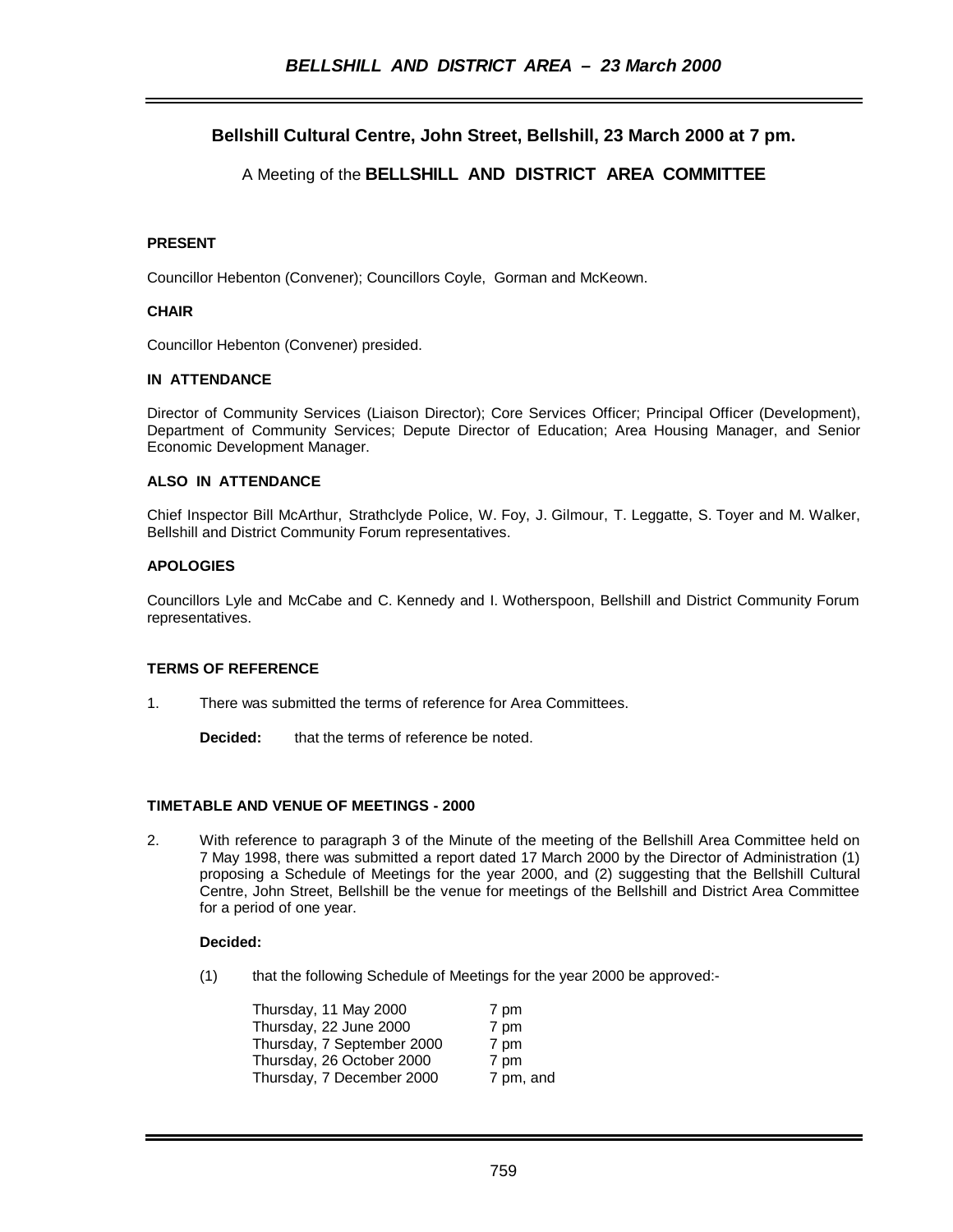(2) that the Bellshill Cultural Centre be the agreed venue for meetings and that this matter be reviewed after one year of operation.

# **COMMUNITY COUNCIL MINUTES**

- 3. There were submitted Minutes of the meetings of the undernoted Community Councils held on the dates specified:-
	- (a) Bellshill Community Council 19 January 2000
	- (b) Holytown Community Council 20 December 1999
	- (c) Mossend Community Council 10 March 1999
	- (d) Newarthill Community Council 19 January 2000

**Decided:** that the terms of the Minutes be noted.

# **REMIT FROM EDUCATION COMMITTEE OF 14 MARCH 2000 - BECEL - INTERACTIVE LEARNING CENTRE**

4. With reference to paragraph 18 of the Minute of the meeting of the Education Committee held on 14 March 2000 when that Committee, having considered a report dated 8 February 2000 by the Director of Education advising of the success of a bid to the Scottish Executive for funding for the establishment of an Interactive Learning Centre in Bellshill Academy, had agreed (1) that the success of the bid to the Scottish Executive for funding for the establishment of an Interactive Learning Centre in Bellshill Academy be noted, and (2) that the report be referred to this Committee for its interest, the Committee considered the report.

The Committee then heard the Depute Director of Education in further explanation of the report.

**Decided:** that the contents of the report be noted.

# **TOWN TWINNING**

5. With reference to paragraph 3 of the Minute of the meeting of the Bellshill and District Area Committee held on 3 December 1998, there was submitted a report dated 17 March 2000 by the Director of Administration outlining the current position with regard to Town Twinning, in particular (1) advising that the Official Twinning Link for the Bellshill and District Area Committee is Schweinfurt, Germany, and (2) indicating that where practical, the advice of the Area Committee will be sought to assist the General Purposes Committee in their consideration of twinning matters.

**Decided:** that the position be noted.

## **BELLSHILL AND DISTRICT COMMUNITY FORUM**

6. With reference to paragraph 8 of the Minute of the meeting of the Bellshill Area Committee held on 10 September 1998, there was submitted a report dated 28 February 2000 by the Liaison Director (1) outlining the background and structure of the Bellshill and District Community Forum; (2) detailing the